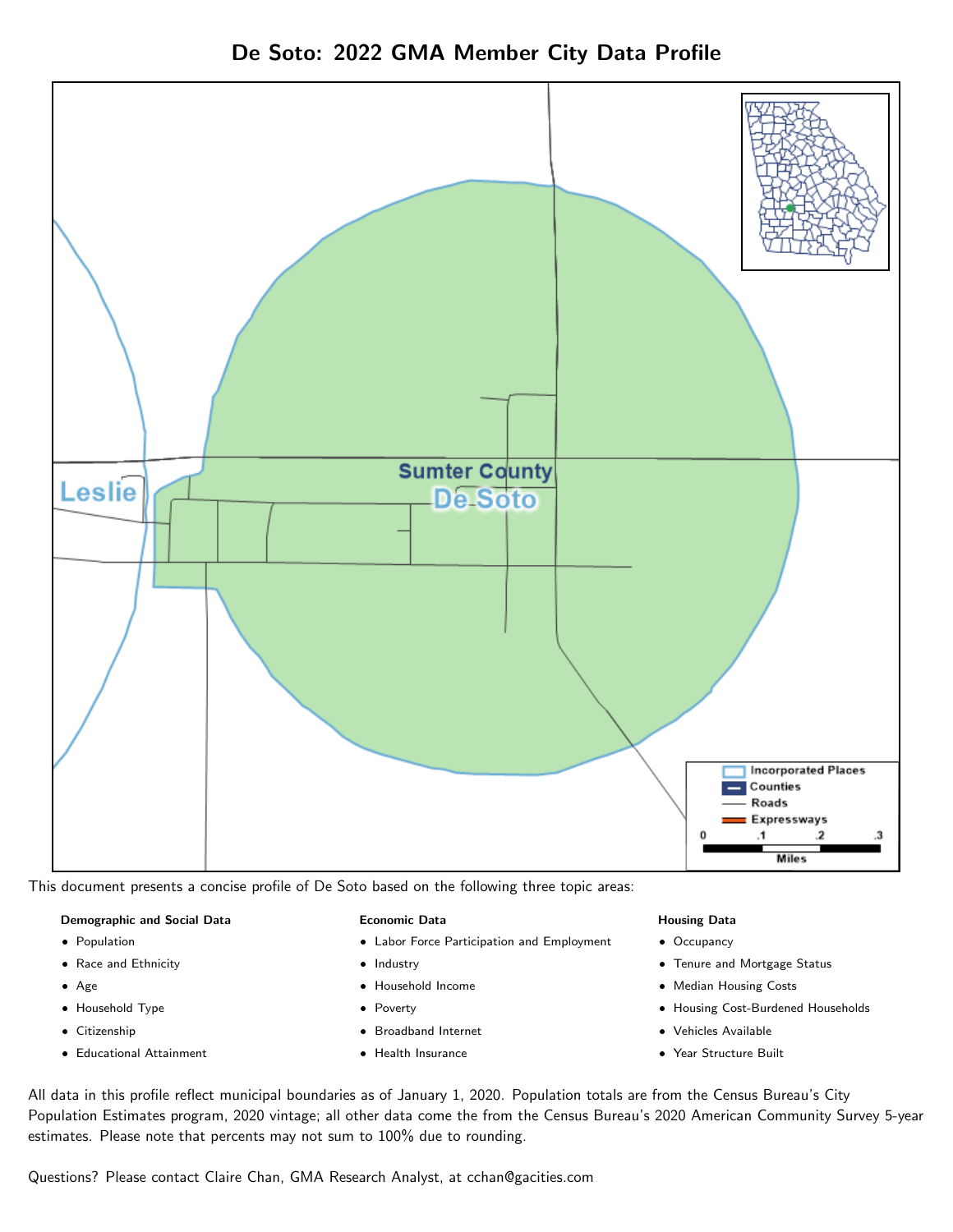# De Soto: Demographic and Social





## **Citizenship**

| <b>Native Born</b><br>100% |  |
|----------------------------|--|

Source: American Community Survey, 2020 5-year estimates, table B05002 Source: American Community Survey, 2020 5-year estimates, table B15002

#### Race and Ethnicity



Source: U.S. Census Bureau, City Population Estimates, 2020 vintage Source: American Community Survey, 2020 5-year estimates, table B03002

# Household Type



Source: American Community Survey, 2020 5-year estimates, table B01001 Source: American Community Survey, 2020 5-year estimates, table B11001

#### Educational Attainment



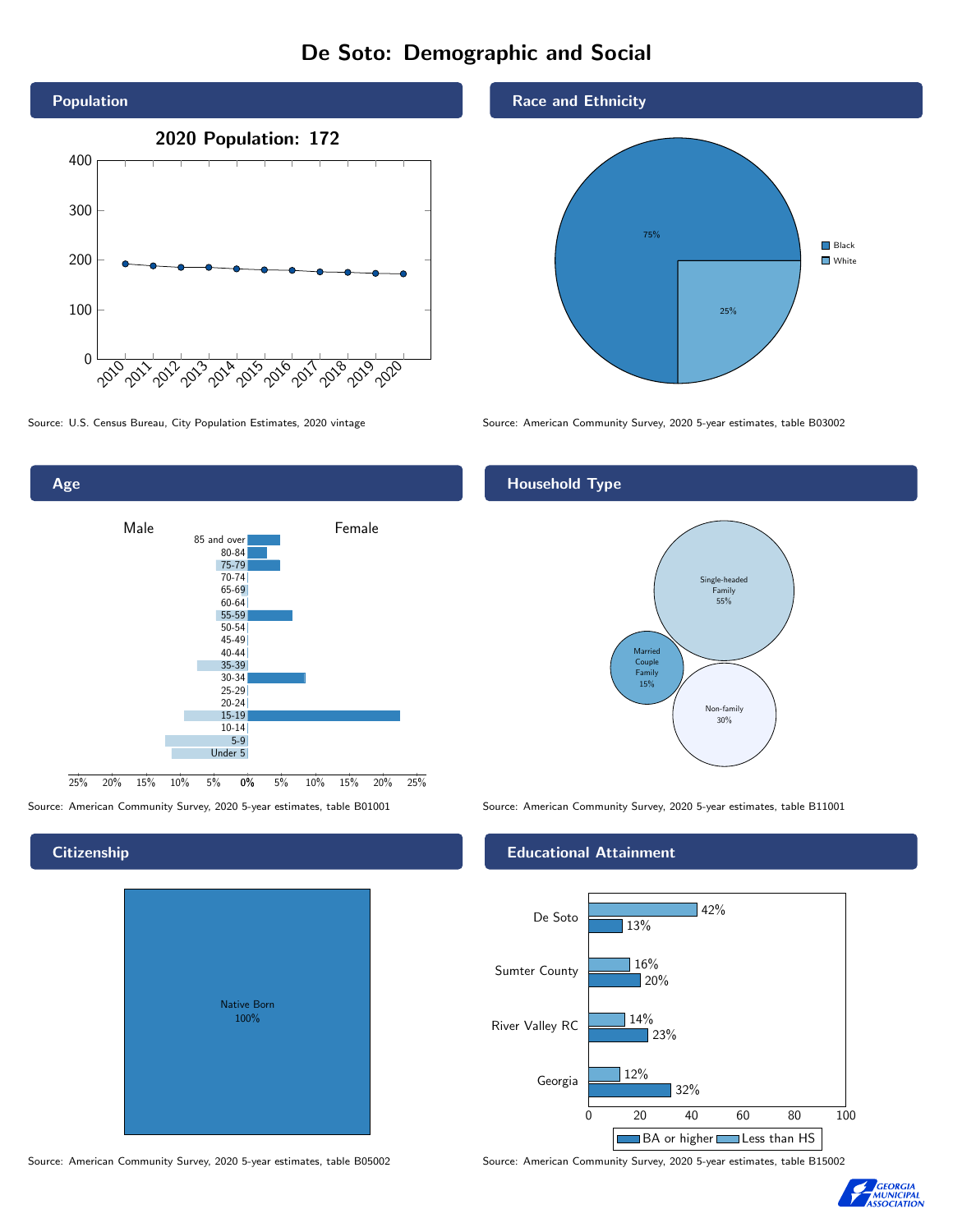# De Soto: Economic



Source: American Community Survey, 2020 5-year estimates, table B23001 Note: Unemployment rate is based upon the civilian labor force.



Source: American Community Survey, 2020 5-year estimates, tables B19013 and B19025 Source: American Community Survey, 2020 5-year estimates, table B17010



#### Industry

| Agriculture, forestry, fishing and hunting, and mining      | 22%   |
|-------------------------------------------------------------|-------|
| Construction                                                |       |
| Manufacturing                                               | 30%   |
| <b>Wholesale Trade</b>                                      | 15%   |
| Retail Trade                                                | $0\%$ |
| Transportation and warehousing, and utilities               |       |
| Information                                                 |       |
| Finance and insurance, real estate, rental, leasing         |       |
| Professional, scientific, mgt, administrative, waste mgt    |       |
| Educational services, and health care and social assistance |       |
| Arts, entertainment, recreation, accommodation, food        |       |
| service                                                     |       |
| Other services, except public administration                |       |
| Public administration                                       |       |

Source: American Community Survey, 2020 5-year estimates, table C24030

## Poverty



# **Health Insurance**



Source: American Community Survey, 2020 5-year estimates, table B28002 Source: American Community Survey, 2020 5-year estimates, table B18135